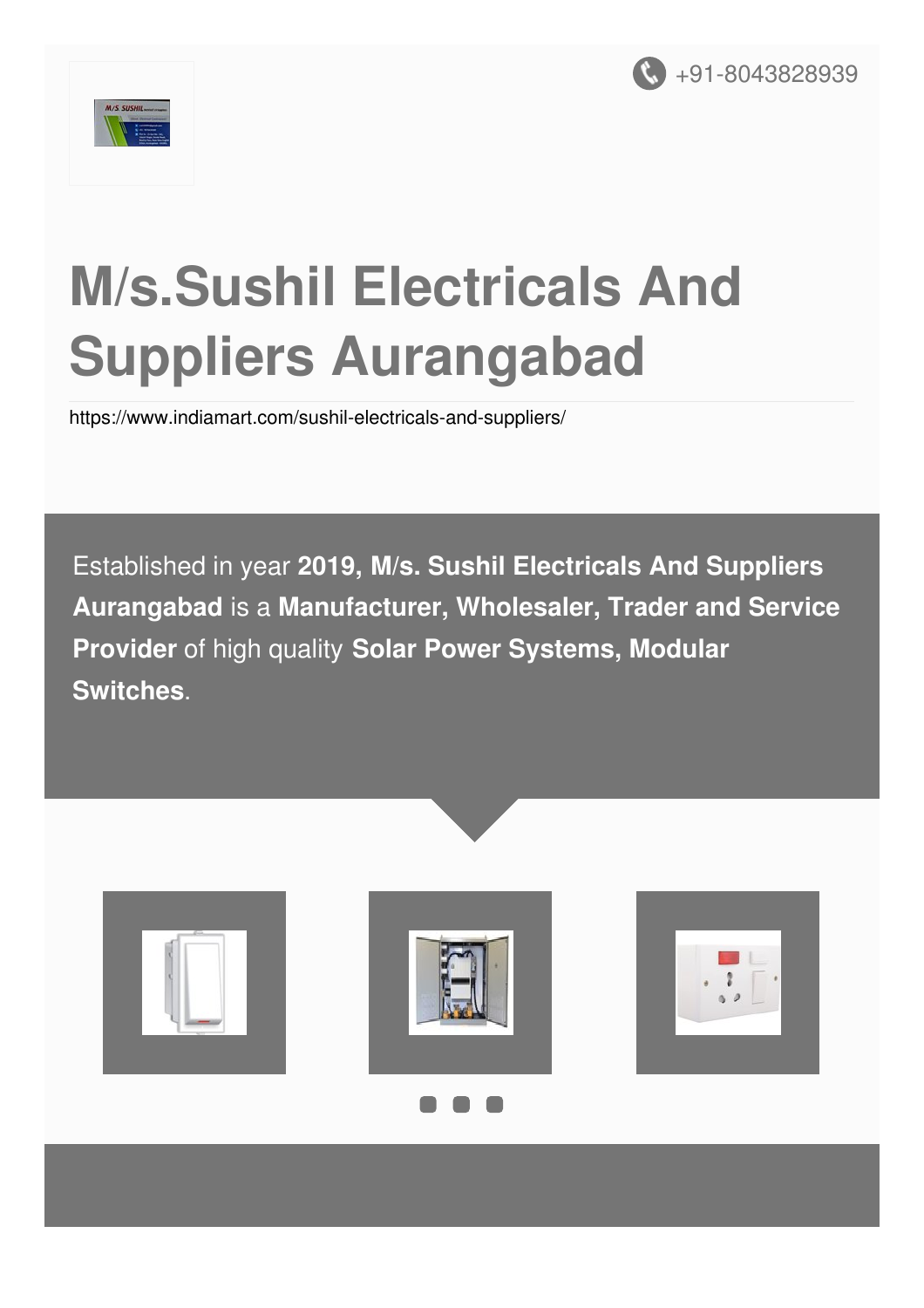### About Us

Established in year **2019, M/s. Sushil Electricals And Suppliers Aurangabad** is a **Manufacturer, Wholesaler, Trader and Service Provider** of high quality **Solar Power Systems, Modular Switches**. These products are manufactured from high quality material that is procured from wellknown vendors. The offered products can be customized as per the specification provided by our customers.

We are currently operating under the leadership of **Sushil Mangdare**, who has rich knowledge of the domain.

#### **For more information, please visit**

<https://www.indiamart.com/sushil-electricals-and-suppliers/profile.html>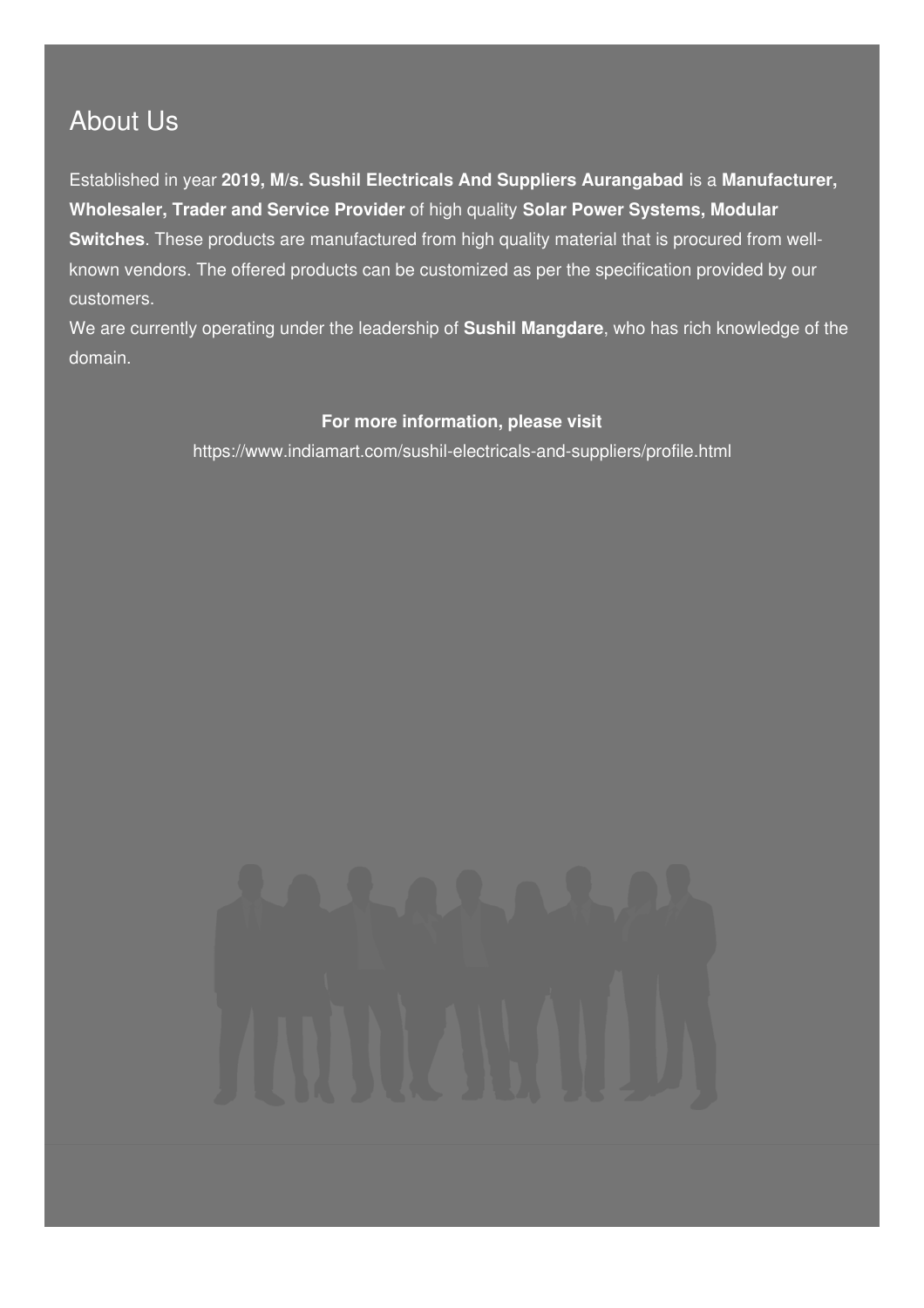#### **MODULAR SWITCHES**



Vinay Cadila Modular Switch



LT Oris Modular Switches



**Combination Modular Switch** Socket



**Legrand Modular Switches**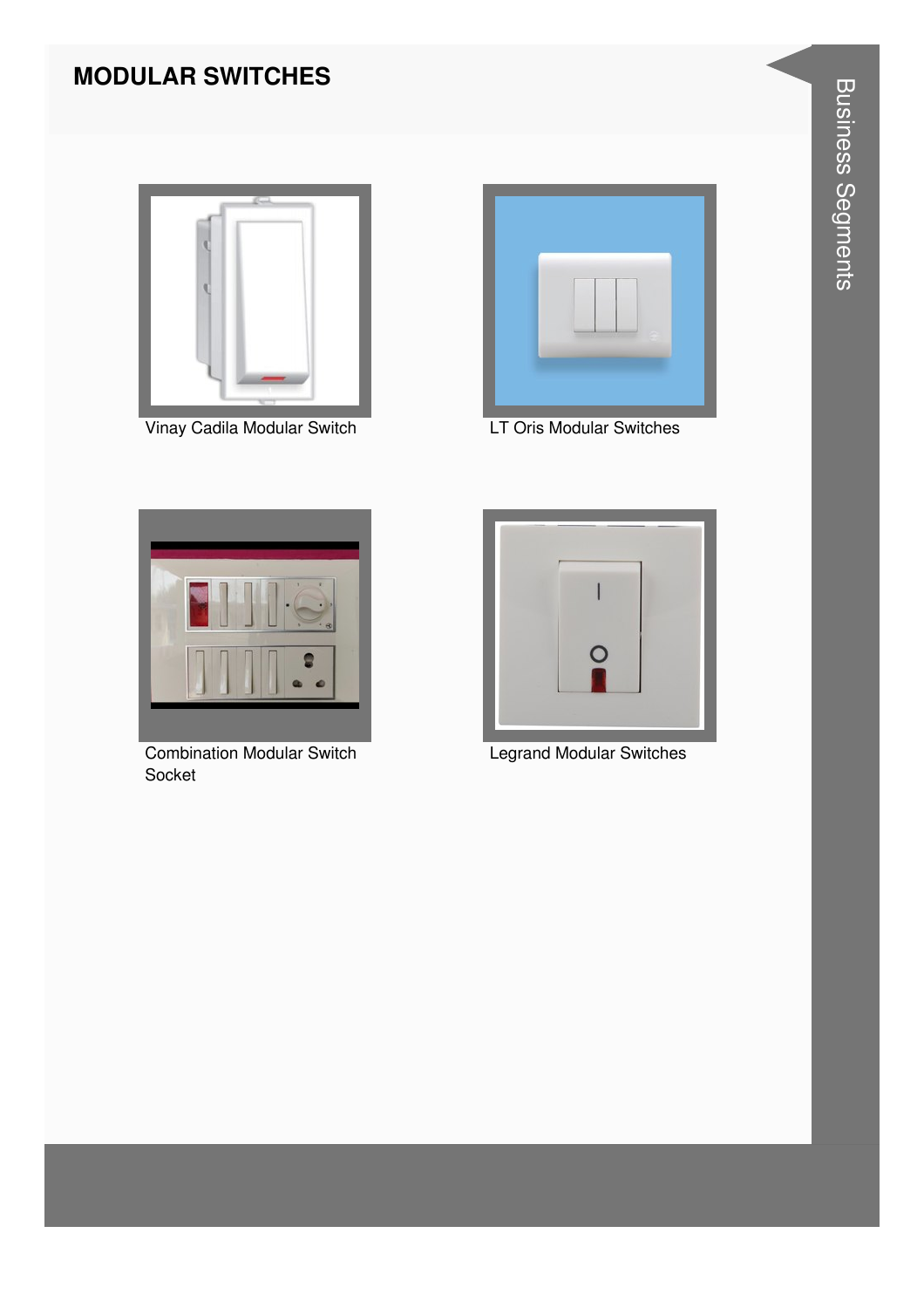#### **ELECTRICAL PANEL**



440V VFD Panel



**LT Distribution Panel** 



240V Starter Panel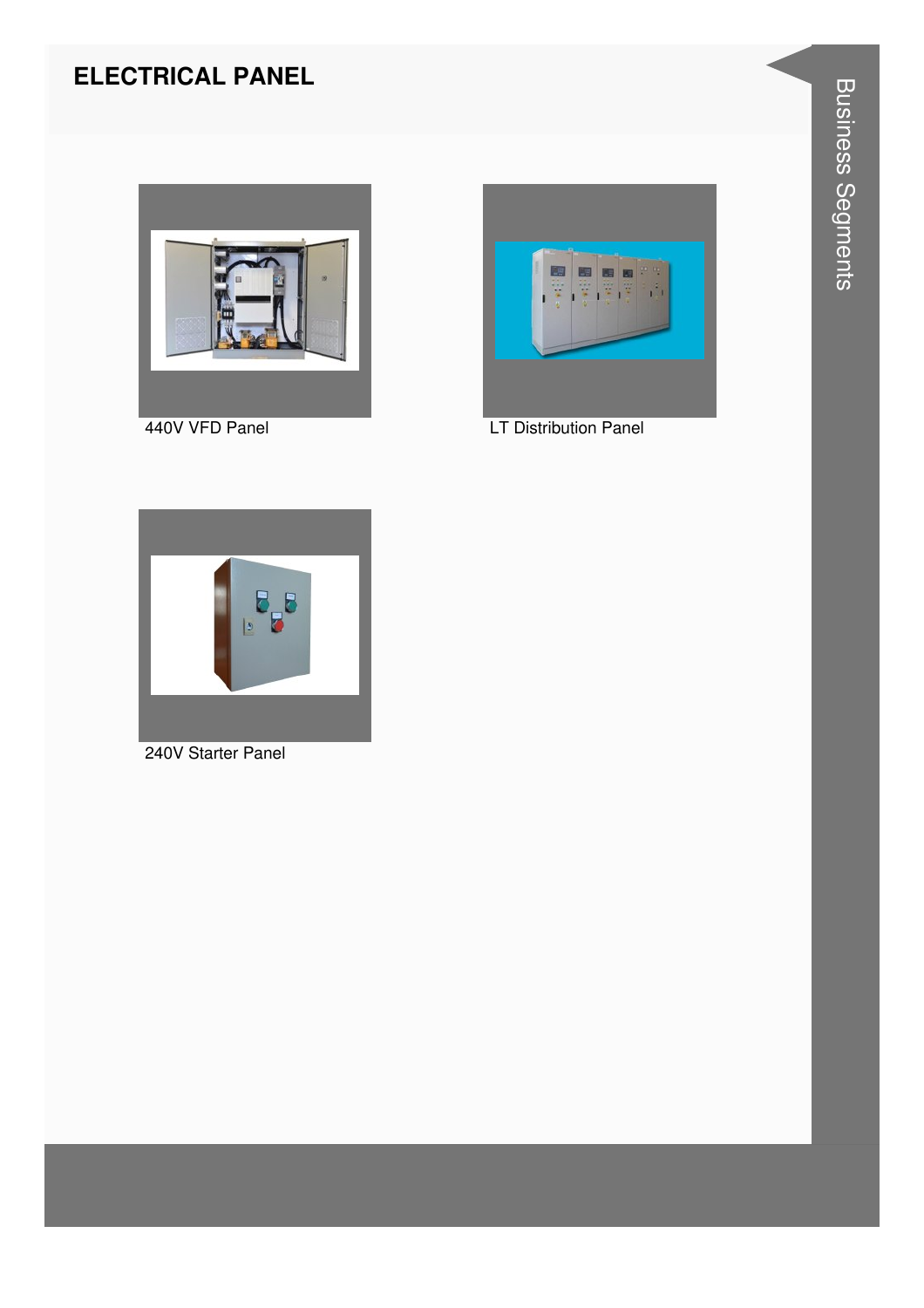#### **OTHER PRODUCTS:**





**Combined Electrical Switch** 



**Anchor Electrical Switch** 



Solar Rooftops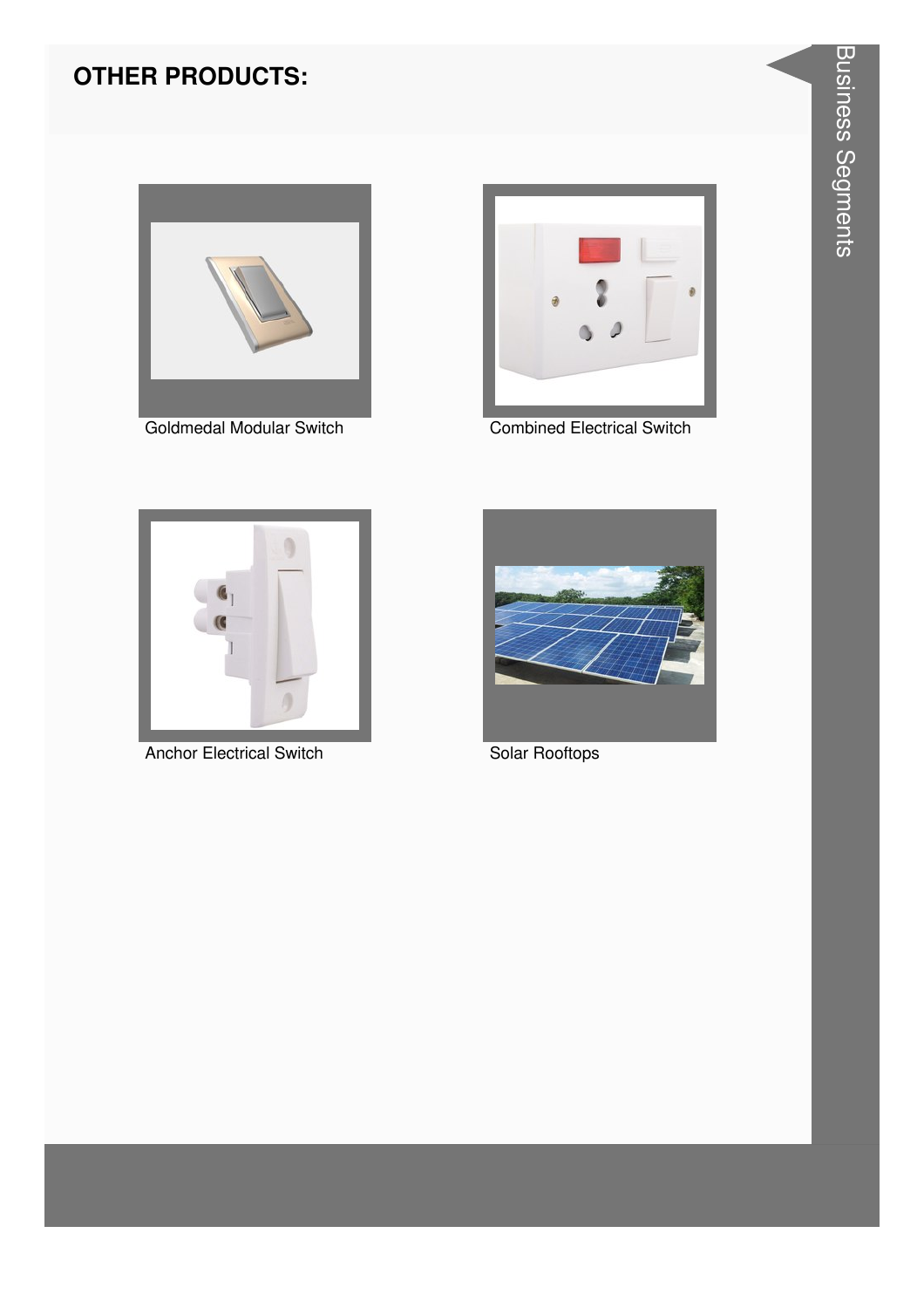#### **OTHER PRODUCTS:**



**Elleys Modular Switches** 



Solar Installation Service



**Electrical Wiring Service** 



On Grid Solar Power System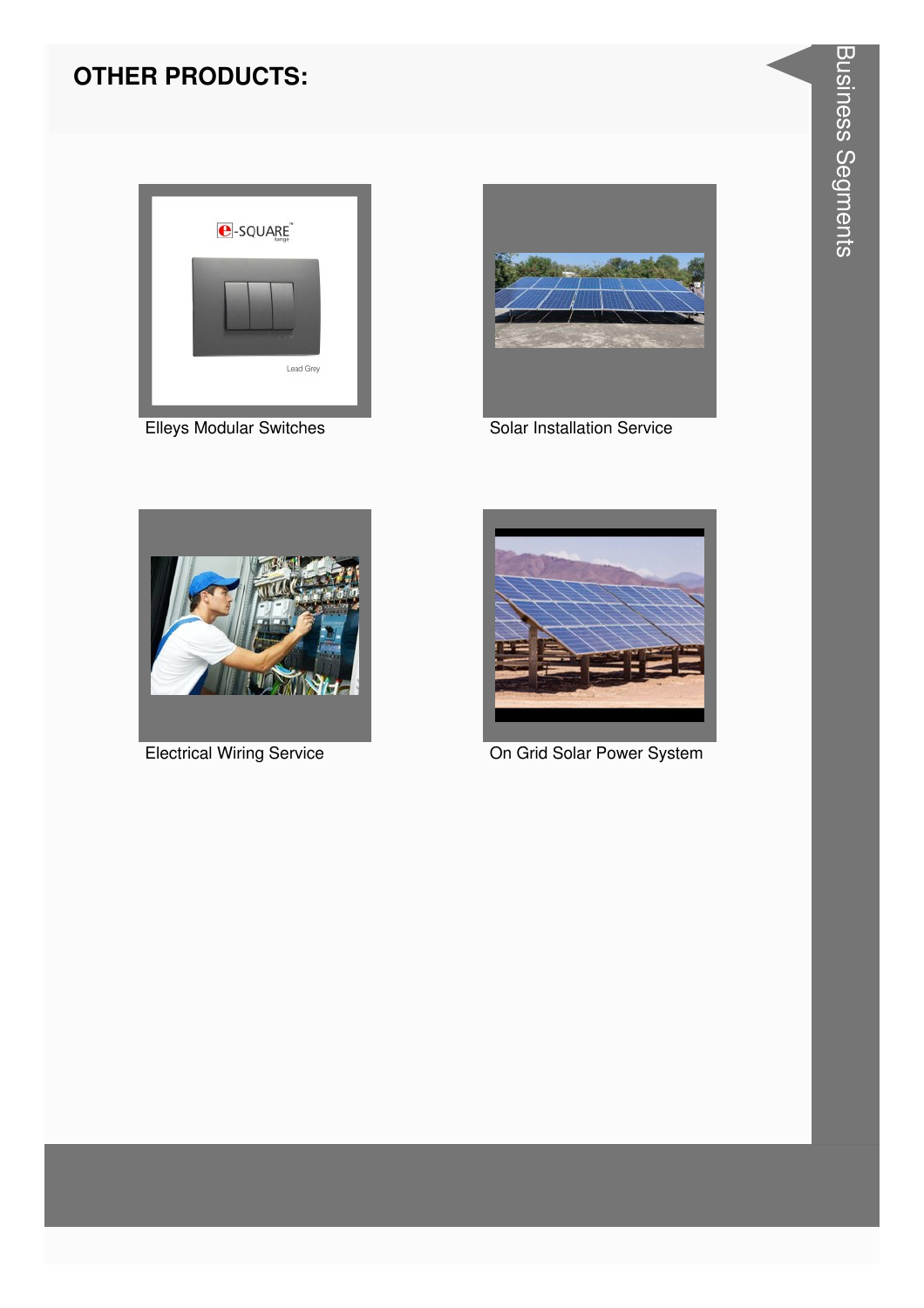## Factsheet

| Year of Establishment            | : 2019           |
|----------------------------------|------------------|
| <b>Nature of Business</b>        | : Wholesaler     |
| <b>Total Number of Employees</b> | : Upto 10 People |